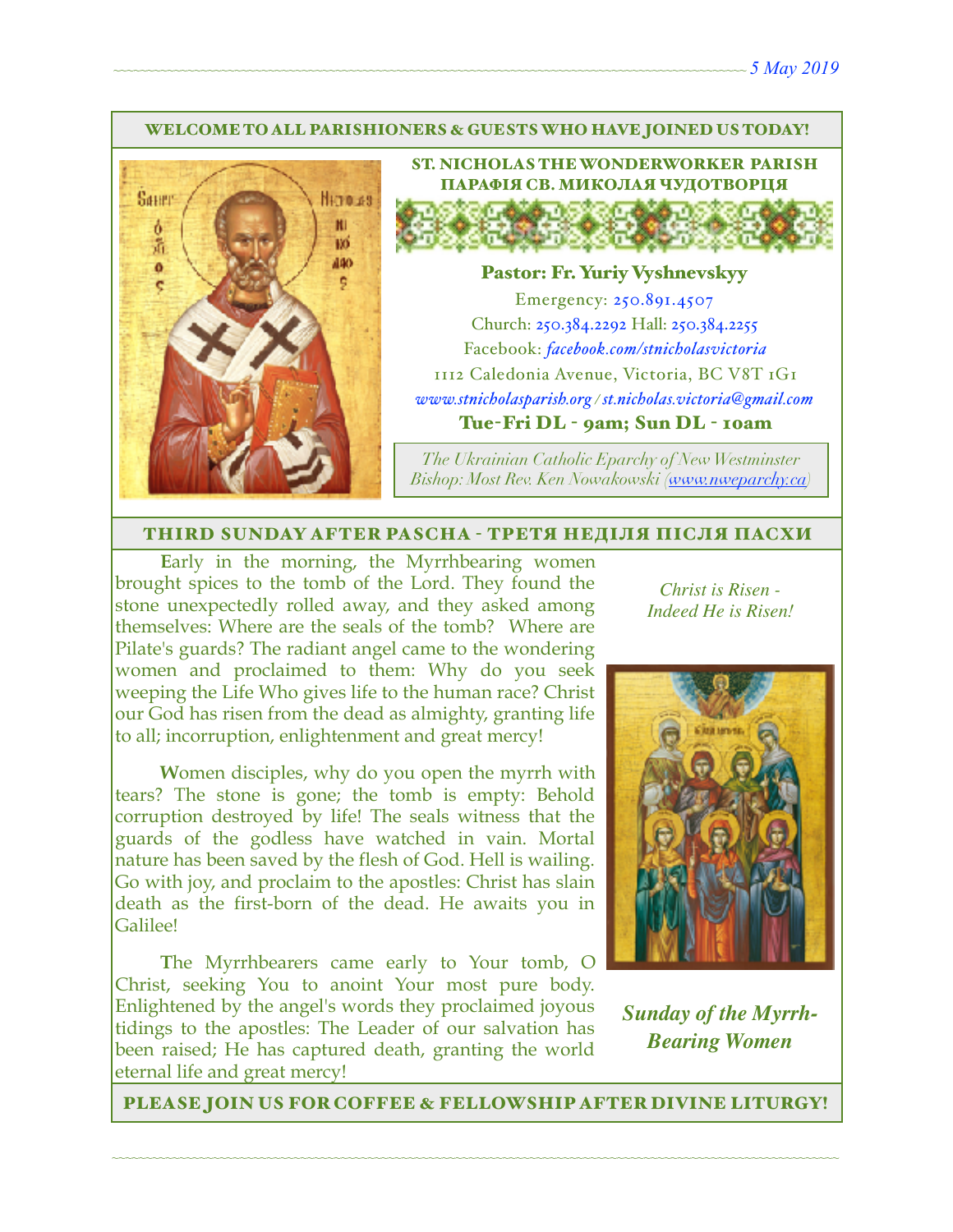| <b>SUNDAY HYMNS</b>                                                                                                                                                                                                                                                                                                                                                                                                                                                                                                                                                                                                                                                                                                                                                                                                                                                                                                                                                                                                                                                                                            |                |                                                                           |                                               |                                       |         |  |
|----------------------------------------------------------------------------------------------------------------------------------------------------------------------------------------------------------------------------------------------------------------------------------------------------------------------------------------------------------------------------------------------------------------------------------------------------------------------------------------------------------------------------------------------------------------------------------------------------------------------------------------------------------------------------------------------------------------------------------------------------------------------------------------------------------------------------------------------------------------------------------------------------------------------------------------------------------------------------------------------------------------------------------------------------------------------------------------------------------------|----------------|---------------------------------------------------------------------------|-----------------------------------------------|---------------------------------------|---------|--|
| <b>OPENING HYMN</b>                                                                                                                                                                                                                                                                                                                                                                                                                                                                                                                                                                                                                                                                                                                                                                                                                                                                                                                                                                                                                                                                                            |                | Христос Воскрес!Ликуйте Нині/Rejoice! For Christ Is Risen! pg. 196-197    |                                               |                                       |         |  |
| <b>COMMUNION HYMN</b>                                                                                                                                                                                                                                                                                                                                                                                                                                                                                                                                                                                                                                                                                                                                                                                                                                                                                                                                                                                                                                                                                          |                | Согласно заспіваймо / Let Us Sing and Chant Our Praise. pg.188-190        |                                               |                                       |         |  |
| <b>CLOSING HYMN</b>                                                                                                                                                                                                                                                                                                                                                                                                                                                                                                                                                                                                                                                                                                                                                                                                                                                                                                                                                                                                                                                                                            |                | Христос воскрес! Під Небозвід/The Lord Is Risen from the Dead pg. 198-199 |                                               |                                       |         |  |
| Please join us today in singing our Sunday hymns!                                                                                                                                                                                                                                                                                                                                                                                                                                                                                                                                                                                                                                                                                                                                                                                                                                                                                                                                                                                                                                                              |                |                                                                           |                                               |                                       |         |  |
| <b>SUNDAY &amp; DAILY SCHEDULE</b>                                                                                                                                                                                                                                                                                                                                                                                                                                                                                                                                                                                                                                                                                                                                                                                                                                                                                                                                                                                                                                                                             |                |                                                                           |                                               |                                       |         |  |
| <b>SUNDAY, May 5</b>                                                                                                                                                                                                                                                                                                                                                                                                                                                                                                                                                                                                                                                                                                                                                                                                                                                                                                                                                                                                                                                                                           |                | 10:00 AM<br>Divine Liturgy - for the Parishioners of St Nicholas Parish   |                                               |                                       |         |  |
| MONDAY, May 6                                                                                                                                                                                                                                                                                                                                                                                                                                                                                                                                                                                                                                                                                                                                                                                                                                                                                                                                                                                                                                                                                                  |                | <b>NO SERVICES</b>                                                        |                                               |                                       |         |  |
| TUESDAY, May 7                                                                                                                                                                                                                                                                                                                                                                                                                                                                                                                                                                                                                                                                                                                                                                                                                                                                                                                                                                                                                                                                                                 |                |                                                                           | Divine Liturgy of St. John Chrysostom         |                                       | 9:00 AM |  |
| <b>WEDNESDAY, May 8</b>                                                                                                                                                                                                                                                                                                                                                                                                                                                                                                                                                                                                                                                                                                                                                                                                                                                                                                                                                                                                                                                                                        |                |                                                                           |                                               | Divine Liturgy of St. John Chrysostom |         |  |
| THURSDAY, May 9                                                                                                                                                                                                                                                                                                                                                                                                                                                                                                                                                                                                                                                                                                                                                                                                                                                                                                                                                                                                                                                                                                |                |                                                                           | Divine Liturgy of St. John Chrysostom         |                                       | 9:00 AM |  |
| FRIDAY, May 10                                                                                                                                                                                                                                                                                                                                                                                                                                                                                                                                                                                                                                                                                                                                                                                                                                                                                                                                                                                                                                                                                                 |                |                                                                           | Divine Liturgy of St. John Chrysostom         | 9:00 AM                               |         |  |
| SATURDAY, May 11                                                                                                                                                                                                                                                                                                                                                                                                                                                                                                                                                                                                                                                                                                                                                                                                                                                                                                                                                                                                                                                                                               |                | <b>NO SERVICES</b>                                                        |                                               |                                       |         |  |
| SUNDAY, May 12                                                                                                                                                                                                                                                                                                                                                                                                                                                                                                                                                                                                                                                                                                                                                                                                                                                                                                                                                                                                                                                                                                 |                | Divine Liturgy - for the Parishioners of St Nicholas Parish<br>10:00 AM   |                                               |                                       |         |  |
| Please Note: to request a Divine Liturgy for a special intention, please see Fr. Yuriy to arrange for it!                                                                                                                                                                                                                                                                                                                                                                                                                                                                                                                                                                                                                                                                                                                                                                                                                                                                                                                                                                                                      |                |                                                                           |                                               |                                       |         |  |
| <b>SUNDAY EPISTLE READERS</b>                                                                                                                                                                                                                                                                                                                                                                                                                                                                                                                                                                                                                                                                                                                                                                                                                                                                                                                                                                                                                                                                                  |                |                                                                           |                                               |                                       |         |  |
| <b>DATE</b>                                                                                                                                                                                                                                                                                                                                                                                                                                                                                                                                                                                                                                                                                                                                                                                                                                                                                                                                                                                                                                                                                                    | <b>READING</b> |                                                                           | <b>UKRAINIAN</b>                              | <b>ENGLISH</b>                        |         |  |
| <b>SUNDAY, May 5</b>                                                                                                                                                                                                                                                                                                                                                                                                                                                                                                                                                                                                                                                                                                                                                                                                                                                                                                                                                                                                                                                                                           | Act. 6: 1-7    | Dmytro Maksymiv                                                           |                                               | <b>William Vanderven</b>              |         |  |
| <b>SUNDAY, May 12</b>                                                                                                                                                                                                                                                                                                                                                                                                                                                                                                                                                                                                                                                                                                                                                                                                                                                                                                                                                                                                                                                                                          | Act. 9: 32-42  | Kateryna Yaremyn                                                          |                                               | Marian Chalifoux                      |         |  |
| SUNDAY, May 19                                                                                                                                                                                                                                                                                                                                                                                                                                                                                                                                                                                                                                                                                                                                                                                                                                                                                                                                                                                                                                                                                                 | Act. 11: 19-30 | Liliia Palyvoda                                                           |                                               | <b>Robert Herchak</b>                 |         |  |
| SUNDAY, May 26                                                                                                                                                                                                                                                                                                                                                                                                                                                                                                                                                                                                                                                                                                                                                                                                                                                                                                                                                                                                                                                                                                 | Act. 16: 16-34 | Glikeria Iwanuck                                                          |                                               | <b>Bryan Melnyk</b>                   |         |  |
| Thank you, Epistle readers, for your service in proclaiming God's Word!                                                                                                                                                                                                                                                                                                                                                                                                                                                                                                                                                                                                                                                                                                                                                                                                                                                                                                                                                                                                                                        |                |                                                                           |                                               |                                       |         |  |
| <b>2019 PARISH COUNCIL EXECUTIVE</b>                                                                                                                                                                                                                                                                                                                                                                                                                                                                                                                                                                                                                                                                                                                                                                                                                                                                                                                                                                                                                                                                           |                |                                                                           | <b>PASTORAL MINISTRY &amp; HOLY MYSTERIES</b> |                                       |         |  |
| CHAIRPERSONAlec Rossa - 250.472.3374<br>VICE-CHAIRPERSONRichard DeMerchant - 250.893.3484<br>BAPTISMSby appointment  <br>SECRETARYLuba Kucharyshyn - 780.476.4260<br>MARRIAGESsix months notice should<br>be given to the parish priest, and he should be<br>FINANCIAL SECRETARYDavid Newberry - 250.598.8197<br>contacted before any other arrangements are made<br>FUNDRAISING/HALL RENTALRobert Herchak - 250.386.7872<br>FUNERALSby appointment<br>LITURGICAL COMMITTEEMotria Koropecky - 250.658.3051<br>MEMBER AT LARGEWayne Saunders - 780.710.2027<br>Bequests & Wills: Leaving a bequeath is a process of giving a donation through your will. It is<br>simply a distribution from your estate to a charitable organization through your last will and testament. It<br>can be as small or as large a donation as you wish. It is important that you talk to your lawyer about the<br>process. In your kindness please remember St Nicholas the Wonderworker Ukrainian Catholic Church in<br>your bequeath and will. If anyone wishes to make such a bequeath in their will, the following clause may |                |                                                                           |                                               |                                       |         |  |
| be included or added to a will: "I give, devise, and bequeath to St Nicholas the Wonderworker Ukrainian<br>Catholic Parish - 1112 Caledonia Avenue, Victoria BC, V8T 1G1, the sum of \$<br>$($ or<br>$\%$ of my<br>estate), to be used for the benefit of the parish and it's pastoral activities."                                                                                                                                                                                                                                                                                                                                                                                                                                                                                                                                                                                                                                                                                                                                                                                                            |                |                                                                           |                                               |                                       |         |  |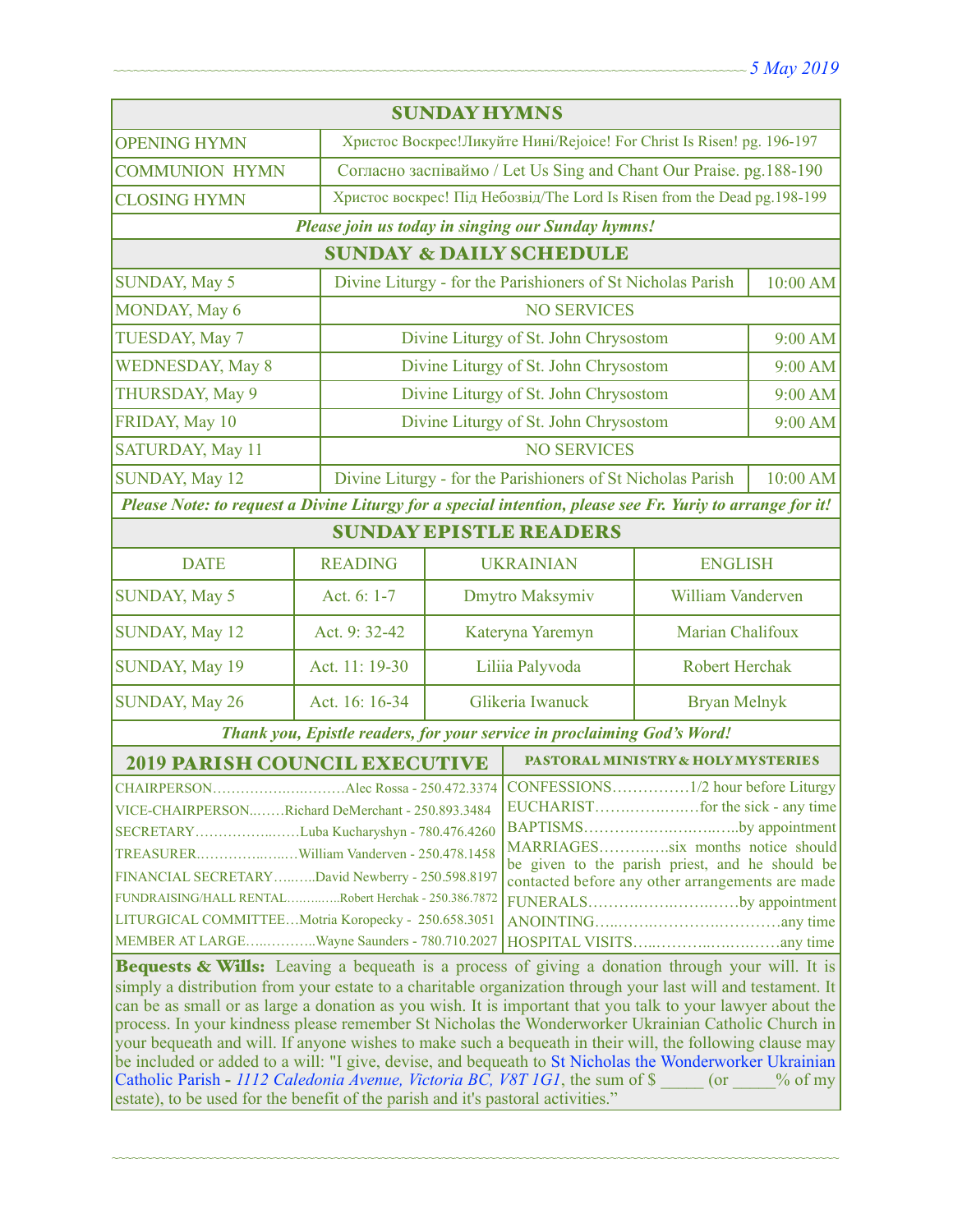# **Vibrant Parish Prayer**

**O** God, Creator of Heaven and Earth! Because of your indescribable love for us, you sent your Only-Begotten Son, Our Lord and Saviour, Jesus Christ - The Way, The Truth, and The Life and our Salvation. In His name, we turn to You. Strengthen our hearts and minds in Christian love and in unity of purpose as we strive to build a Vibrant Parish. Give us the grace to model our lives according to the Word of God. Instill in us the desire to pray and to celebrate the Holy Mysteries as one Christian Family in our Parish Community. Inspire us to follow Your great command to be a servant to the less fortunate among us! Grant this, O Lord, through the mercies and love for mankind of Your Only-Begotten Son with whom You are blessed, together with Your All-Holy, Good and Life-Giving Spirit, now and forever and ever. Amen!



# **St. Nicholas Parish**

**A Place To Encounter The Living Christ** Through the word, the Holy Mysteries & Prayer, Serving One's Neighbor, Leadership Fostering & Serving Unity and Missionary Spirit (His Beatitude Sviatoslav)



### **Молитва Живої Парафії**

**Г**осподи Ісусе Христе, Пастирю Добрий, як колись Ти пригорнув заблуканих овечок, щоб вони пізнали Твій голос і були Твоїм стадом, так і сьогодні глянь ласкаво з небесних висот на нашу парафію та зішли на неї Твого Святого Духа, щоб вона була місцем пізнання радості Доброї Новини. Скріплюй нас Твоєю присутністю та єднай нас кожночасно в молитві. Даруй нам духа служіння ближньому, щоб у нашій парафії кожний міг зустріти Тебе, милостивого Бога. Благослови наш духовний провід Твоєю мудрістю і дай, щоб ніхто з нас не шкодував ні часу, ні талантів, ні матеріальних дібр для розбудови Твого царства. Єднай нас у мирі та злагоді, щоб ми були Твоєю спільнотою любові. Всели в нас місійного духа, щоб ми стали тим світилом євангельського слова, молитви і добрих діл, що кличе кожного до участі в Божественному житті, щоб славилося, Спасе, Твоє Ім'я з безначальним Твоїм Отцем та пресвятим, благим і животворящим Твоїм Духом нині, і повсякчас, і на віки віків. Амінь.

# DIVINE LITURGY PROPERS

*The Divine Liturgy of our Father among the Saints John Chrysostom An Anthology for Worship: Liturgy - pg. 270-318; propers - pg. 520* 

**Troparion, Tone 2**: When You went down to death, O Life Immortal,<sup>\*</sup> You struck Hades dead with the blazing light of Your divinity.\*When You raised the dead from the nether world, all powers of heaven cried out:\* O Giver of Life, Christ our God, glory to You!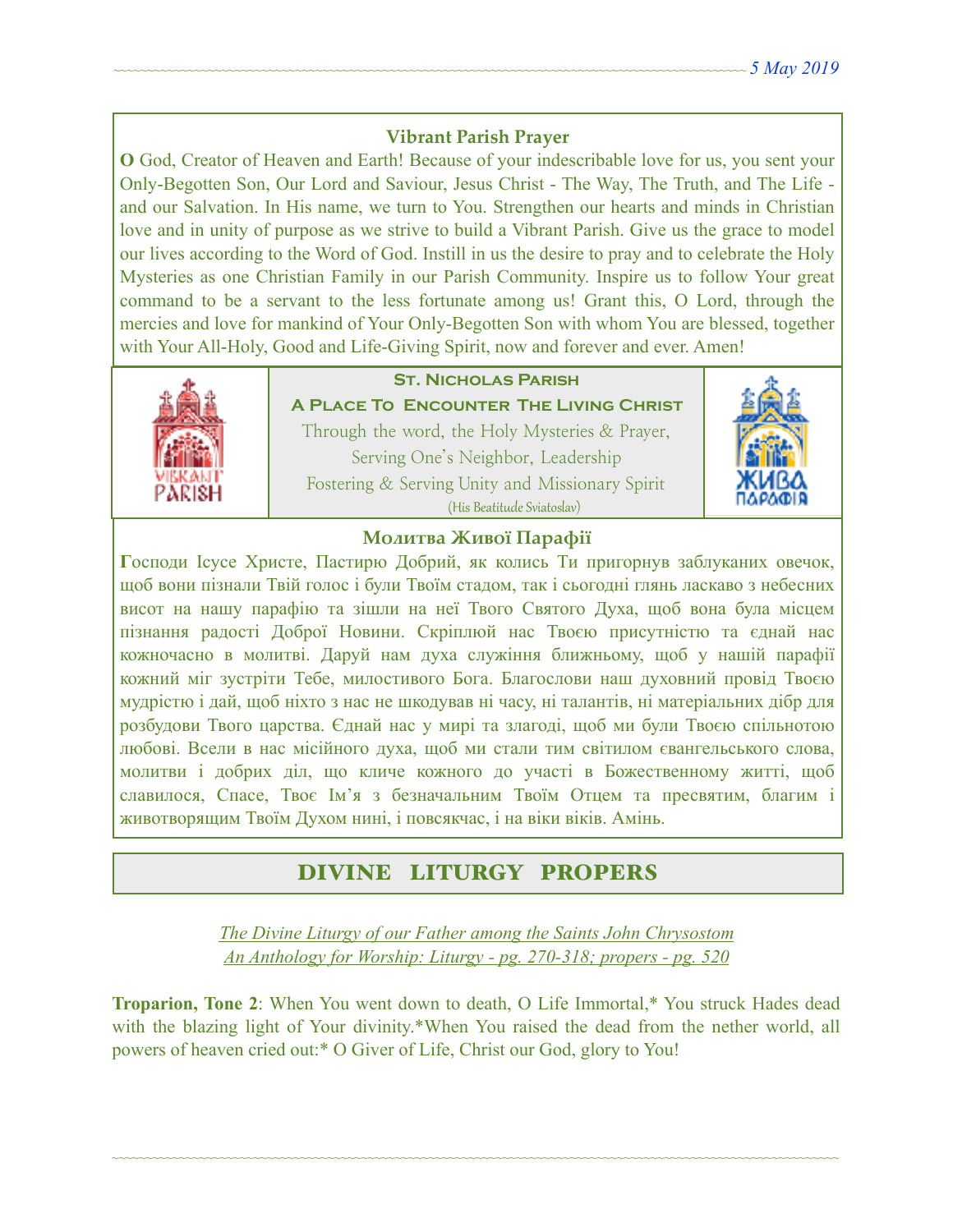**Troparion, Tone 2:** The noble Joseph took down Your pure body from the tree.\* He wrapped it with a clean shroud and aromatic spices and placed it in a new tomb.\* But on the third day You arose, O Lord,\* granting the world Your great mercy.

**Glory: Kontakion, Tone 2:** You commanded the myrrh-bearers to rejoice, O Christ God,\* and ended the grief of our mother Eve by Your Resurrection.\* You ordered the apostles to proclaim to all:\* The Saviour is risen from the tomb.

**Now: Kontakion, Tone 8:** Though You descended into a tomb, O Immortal One,\* yet You destroyed the power of Hades;\* and You rose as victor, O Christ God,\* calling to the myrrhbearing women: Rejoice!\* and giving peace to Your Apostles:\* You, who grant resurrection to the fallen.

**Prokeimenon, Tone 6:** Save Your people, O Lord, and bless Your inheritance. *Verse:* Unto You I will cry, O Lord my God, lest You turn from me in silence.

**Epistle - Act 6:1-7 - A reading from the Acts of the Apostles:** In those days, when the disciples were increasing in number, the Hellenists complained against the Hebrews because their widows were being neglected in the daily distribution of food. And the twelve called together the whole community of the disciples and said, 'It is not right that we should neglect the word of God in order to wait at tables. Therefore, friends, select from among yourselves seven men of good standing, full of the Spirit and of wisdom, whom we may appoint to this task, while we, for our part, will devote ourselves to prayer and to serving the word.' What they said pleased the whole community, and they chose Stephen, a man full of faith and the Holy Spirit, together with Philip, Prochorus, Nicanor, Timon, Parmenas, and Nicolaus, a proselyte of Antioch. They had these men stand before the apostles, who prayed and laid their hands on them. The word of God continued to spread; the number of the disciples increased greatly in Jerusalem, and a great many of the priests became obedient to the faith.

**Alleluia, Tone 8:** *Verse:* You have shown favour to Your land, O Lord; You have brought back the captives of Jacob. *Verse:* Mercy and truth have met; righteousness and peace have embraced.

**Gospel - Mark 15:43-16:8 -** At that time Joseph of Arimathea, a distinguished member of the council, who was himself awaiting the kingdom of God, came and courageously went to Pilate and asked for the body of Jesus. Pilate was amazed that he was already dead. He summoned the centurion and asked him if Jesus had already died. And when he learned of it from the centurion, he gave the body to Joseph. Having bought a linen cloth, he took him down, wrapped him in the linen cloth and laid him in a tomb that had been hewn out of the rock. Then he rolled a stone against the entrance to the tomb. Mary Magdalene and Mary the mother of Joses watched where he was laid. When the sabbath was over, Mary Magdalene, Mary, the mother of James, and Salome bought spices so that they might go and anoint him. Very early when the sun had risen, on the first day of the week, they came to the tomb. They were saying to one another, "Who will roll back the stone for us from the entrance to the tomb?" When they looked up, they saw that the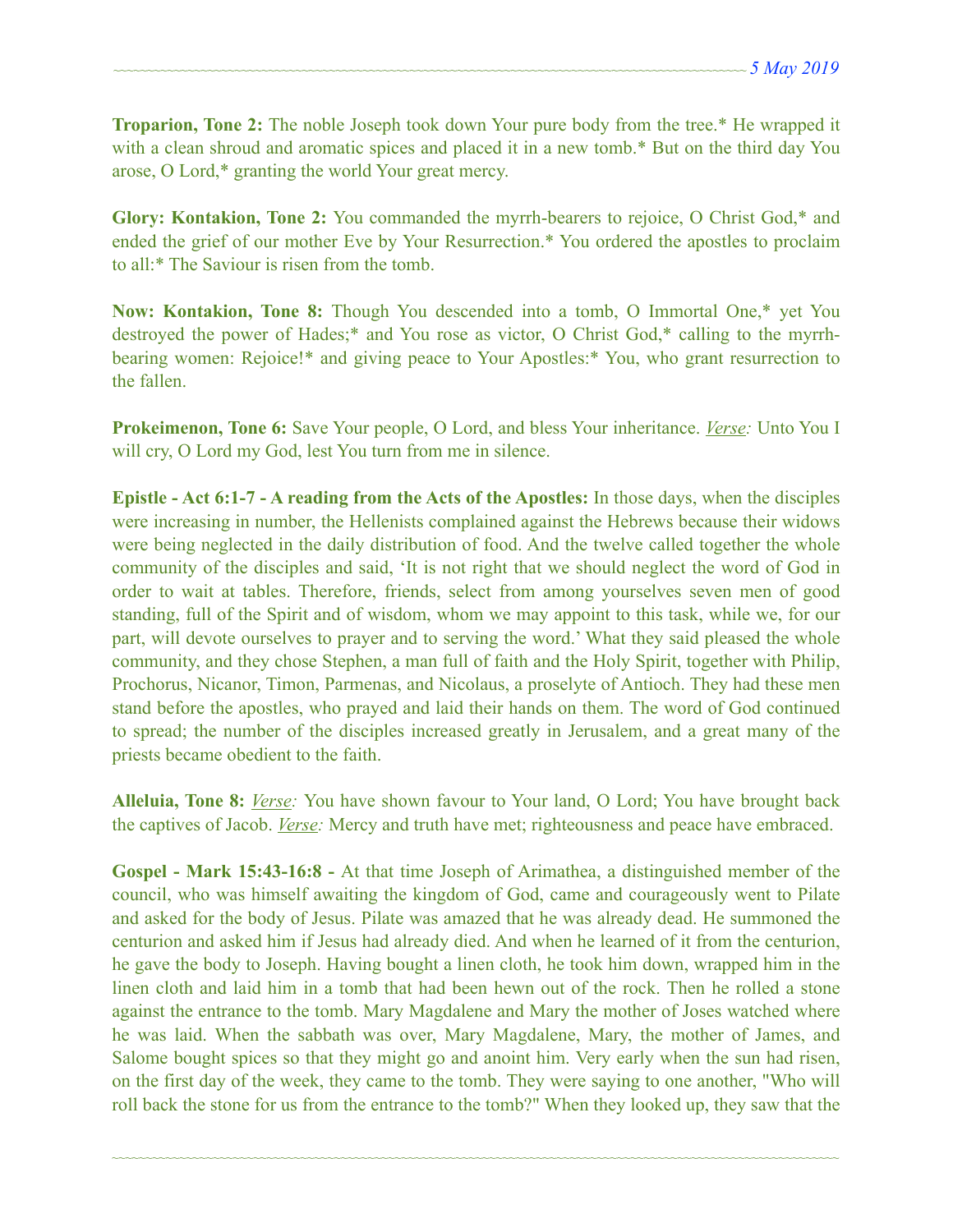stone had been rolled back; it was very large. On entering the tomb they saw a young man sitting on the right side, clothed in a white robe, and they were utterly amazed. He said to them, "Do not be amazed! You seek Jesus of Nazareth, the crucified. He has been raised; he is not here. Behold the place where they laid him. But go and tell his disciples and Peter, 'He is going before you to Galilee; there you will see him, as he told you.'" Then they went out and fled from the tomb, seized with trembling and bewilderment. They said nothing to anyone, for they were afraid.

*Instead of* **"It is truly..."** *we sing:* The Angel cried out to the One full of Grace: O chaste Virgin, rejoice! And again I say, Rejoice! Your Son has risen from the tomb on the third day, and raised the dead. Let all people rejoice! Shine, shine, O new Jerusalem! for the glory of the Lord has risen upon you! Exult now and be glad, O Sion! And you, O chaste Mother of God, take delight in the resurrection of your Son.

**Communion Verse:** Receive the Body of Christ;\* taste the fountain of immortality.\* Praise the Lord from the heavens;\* praise Him in the highest Alleluia. *(3x).* 

*Instead of* **"Blessed is He"** *we sing:* Christ is risen from the dead, trampling death by death, and to those in the tombs giving life *(1x)*.

*Instead of* **"We have seen the true light"** *we sing:* Christ is risen from the dead, trampling death by death, and to those in the tombs giving life *(1x)*.

*Instead of* **"Let our mouths be filled"** *we sing:* Christ is risen from the dead, trampling death by death, and to those in the tombs giving life *(3x)*.

*Instead of* **"Blessed be the name of the Lord"** *we sing:* Christ is risen from the dead, trampling death by death, and to those in the tombs giving life *(3x)*.

*At the end of the Liturgy we sing:* Christ is risen from the dead, trampling death by death, and to those in the tombs giving life *(3x).*

And to us he has granted life eternal;\* we bow down before his resurrection on the third day.

**Prayer After Holy Communion:** Having been made worthy to partake in a mystical way of Your immaculate Body and precious Blood, O Christ our God, I acclaim and bless, worship and glorify You, and proclaim the greatness of Your saving acts, now and for ever and ever. Amen. *(more Prayers After Holy Communion on pg. 324-326 in the Anthology book).* 

# $\langle$ > $|$  $\langle$ > $|$  $\langle$  $>$  $|$  $\langle$  $>$

**Тропар, глас 2:** Коли зійшов Ти до смерти, Життя безсмертне,\* тоді ад умертвив ти блистінням Божества.\* Коли ж і умерлих із глибин підземних воскресив Ти,\* всі сили небесні взивали:\* Життедавче, Христе Боже наш, слава Тобі.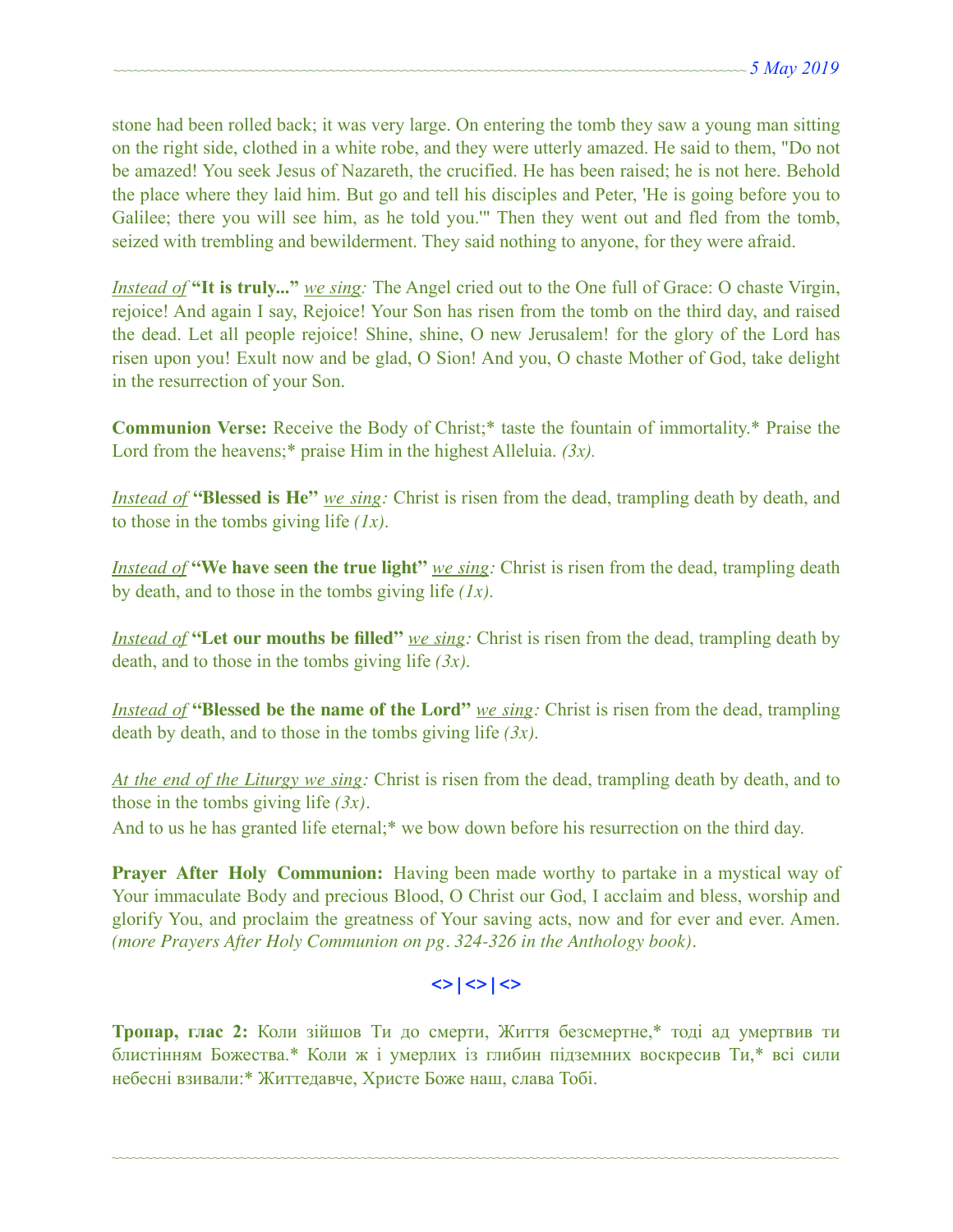**Тропар, глас 2:** Благообразний Йосиф, з древа знявши пречистеє тіло твоє,\* плащаницею чистою обвив,\* і ароматами в гробі новім, покривши, положив;\* та по трьох днях воскрес єси, Господи,\* даруючи світові велику милість.

**Слава: Кондак, глас 2:** Радуватися мироносицям повелів ти,\* плач праматері Єви втихомирив ти воскресінням твоїм, Христе Боже,\* апостолам же твоїм проповідувати повелів ти:\* Спас воскрес із гробу.

**І нині: Кондак, глас 8:** Хоч і у гріб зійшов ти, Безсмертний,\* та адову зруйнував ти силу,\* і воскрес єси як переможець, Христе Боже,\* жінкам-мироносицям звістивши: Радуйтеся,\* і твоїм апостолам мир даруєш,\* падшим подаєш воскресіння.

**Прокімен, глас 6:** Спаси, Господи, людей Твоїх\* і благослови спадкоємство Твоє. *Стих:*  До Тебе, Господи, взиватиму; Боже мій, не відвертайсь мовчки від мене.

**Апостол - Дія. 6:1-7 - З книги Діянь Святих Апостолів читання:** Тими днями, коли учнів ставало дедалі більше, зчинилось нарікання гелленістів на євреїв, що вдів їхніх занедбано в щоденній службі. Тоді дванадцятеро прикликали громаду учнів і сказали: «Не личить нам лишити слово Боже і при столах служити. Нагледіть собі, отже, з-поміж вас, брати, сімох мужів доброї слави, повних Духа та мудрости, а ми їх поставимо для цієї служби; самі ж ми будемо пильно перебувати у молитві і служінні слова.» Вподобалось це слово всій громаді й вибрали Стефана, мужа, повного віри і Святого Духа, Филипа, Прохора, Ніканора, Тимона, Пармена та Миколая, прозеліта з Антіохії, і поставили їх перед апостолами і, помолившись, поклали на них руки. І росло слово Боже та множилось число учнів у Єрусалимі вельми, і велика сила священиків були слухняні вірі.

**Алилуя, глас 8:** *Стих:* Благоволив ти, Господи, землю твою, ти повернув полон Яковів. *Стих:* Милість і істина зустрілися, правда і мир обцілувалися.

**Євангеліє - Мр 15:43-16:8 -** У той час Йосиф Ариматейський, поважний радник, що й сам очікував Божого Царства, прибув і, сміливо ввійшовши до Пилата, попросив тіло Ісуса. Пилат же здивувався, що вже вмер; і прикликавши сотника, спитав його, чи давно помер. Довідавшись від сотника, він видав Йосифові тіло; а Йосиф, купивши полотно, зняв його, обгорнув полотном і поклав його у гробі, що був висічений у скелі; потім прикотив камінь до входу гробу; Марія ж Магдалина й Марія, мати Йосифа, дивились, де його покладено. Якже минула субота, Марія Магдалина, Марія, мати Якова, та Саломія купили пахощів, щоб піти та намастити його. Рано-вранці, першого дня тижня, прийшли вони до гробу, як сходило сонце, та й говорили між собою: "Хто нам відкотить камінь від входу до гробу?" Але поглянувши, побачили, що камінь був відвалений, – був бо дуже великий. Увійшовши до гробу, побачили юнака, що сидів праворуч, одягнений у білу одежу, – і вжахнулись. А він до них промовив: "Не жахайтеся! Ви шукаєте Ісуса Назарянина, розп'ятого Він воскрес, його нема тут. Ось місце, де його були поклали. Але йдіть, скажіть його учням та Петрові, що випередить вас у Галилеї: там його побачите, як він сказав вам." І вони,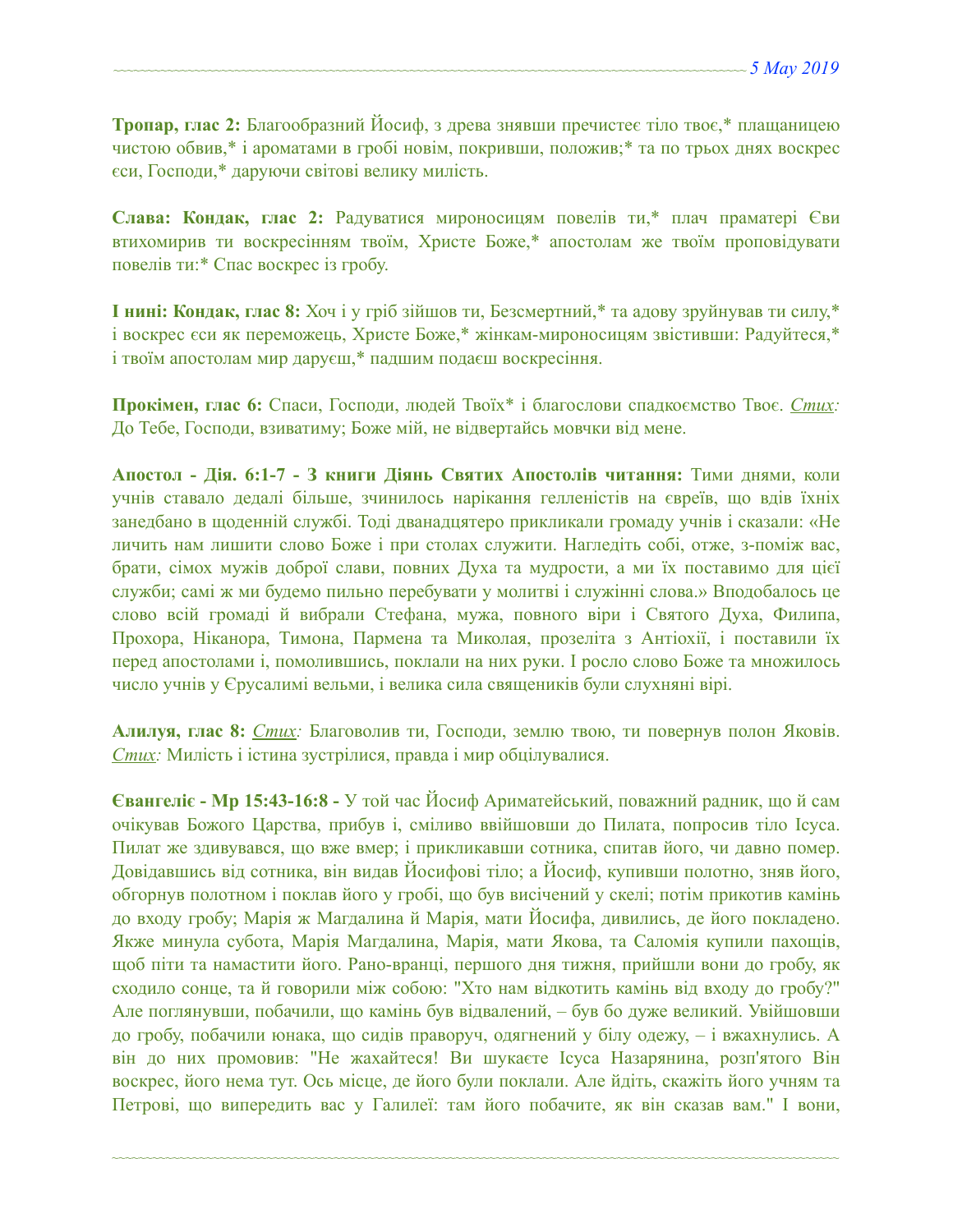вийшовши, втекли від гробу, бо жах і трепет огорнув їх, і нікому нічого не сказали, бо боялися.

*Замість* **"Достойно"** *ми співаємо:* Ангел сповіщав Благодатній: Чистая Діво, радуйся. І знову кажу: Радуйся. Твій Син воскрес тридневний із гробу, і мертвих воздвигнув він; люди, веселіться. Світися, світися, новий Єрусалиме, слава бо Господня на тобі возсіяла. Радій нині і веселися, Сіоне. А ти, Чистая, красуйся, Богородице, востанням рождення твого.

**Причасний:** Тіло Христове прийміть, джерела безсмертного споживіть. Хваліте Господа з небес, хваліте Його на висотах. Алилуя *(3x)*.

*Замість* "Благословен, хто йде в ім'я Господнє" *співаємо:* Христос воскрес із мертвих, смертю смерть подолав, і тим, що в гробах, життя дарував *(1x)*.

*Замість* **"Ми бачили світло істинне"** *співаємо:* Христос воскрес із мертвих, смертю смерть подолав, і тим, що в гробах, життя дарував *(1x)*.

*Замість* **"Нехай сповняться"** *співаємо:* Христос воскрес із мертвих, смертю смерть подолав, і тим, що в гробах, життя дарував *(3x)*.

*Замість* **"Будь ім'я Господнє"** *співаємо:* Христос воскрес із мертвих, смертю смерть подолав, і тим, що в гробах, життя дарував *(3x)*.

*Наприкінці Літургії співаємо:* Христос воскрес із мертвих, смертю смерть подолав, і тим, що в гробах, життя дарував *(3x).*

І нам дарував життя вічне, поклоняємось його триденному Воскресенню.

**Молитва По Святім Причастю:** Таїнственно удостоївшись бути причасником Твого пречистого тіла і чесної крови, Христе Боже, оспівую і благословлю, поклоняюся, і славлю, і величаю спасіння Твої, Господи, нині і повсякчас, і на віки вічні. Амінь. *(більше Молитов По Святім Причастю на ст. 80-87 в маленькій книжечці "Божественна Літургія")*.

# ANNOUNCEMENTS

✦**KNEELING DURING EASTER SEASON** – a reminder that traditionally from Easter Sunday until Pentecost we do not kneel during the Divine Liturgy. As a sign of our redemption and final resurrection, we offer our prayers to God while standing.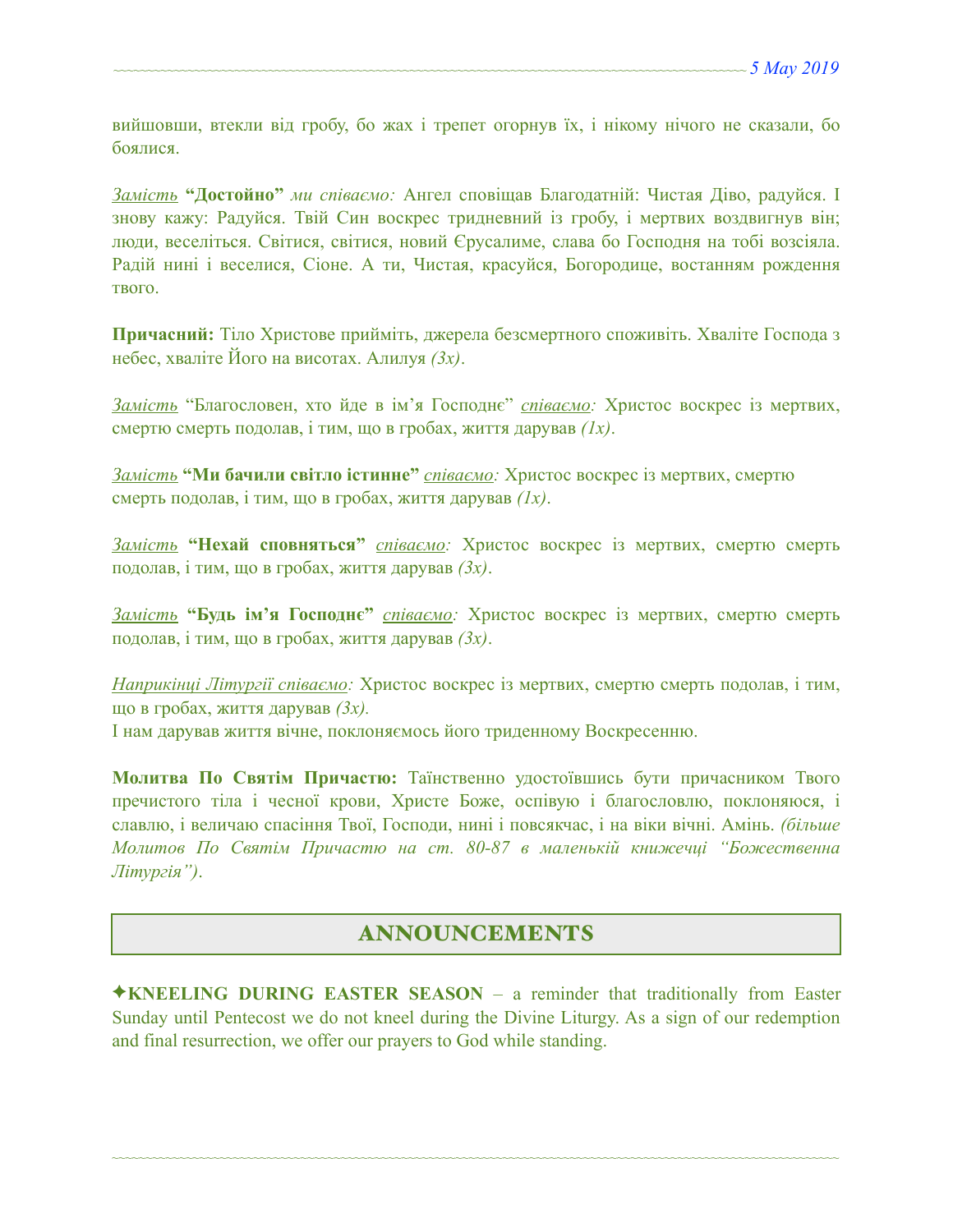✦**INVITATION TO A FREE CONCERT:** Island Catholic Schools invites you to a Choral Concert "**Known by the Lord" at 6:30 pm** on **Tuesday, May 7, 2019 at St. Andrew's Cathedral.** Enjoy choir performances by our talented students from John Paul II, Port Alberni; Queen of Angels, Duncan; and Victoria Catholic Schools: St. Joseph's, St. Patrick's and St. Andrew's Regional High School. Come join us as "He counts the stars and calls them all by name." The concert will also be streamed live at [www.rcdvictoria.org/dicoese-of-victoria-live](http://www.rcdvictoria.org/dicoese-of-victoria-live-stream)[stream](http://www.rcdvictoria.org/dicoese-of-victoria-live-stream)

✦**12TH ANNUAL MARCH FOR LIFE:** Thursday, May 9, 2019. 12:00 noon – Mass at St. Andrew's Cathedral (740 View Street) - Bishop Gary Gordon presiding; 12:00 noon – Mass at St. Patrick's Parish (2060 Haultain Street) - Archbishop Michael Miller CSB presiding The March begins at 1:45 p.m. from Victoria City Hall, at Centennial Square, and will proceed down Government Street to the B.C. Legislature for a Rally for Life at 2:15 p.m. This opportunity to walk together in solidarity is of profound importance in our time when euthanasia, assisted suicide, and abortion have become standard practices and accepted in the social and moral fabric of Canadian society. These increasingly acceptable social mores erode the sanctity of life that threatens not only human life itself but the freedom of conscience and religion in Canada, both of which are listed in the Canadian Charter of Rights and Freedoms. It is vitally important that we let our own voice be heard prophetically to all who would silence our cry for the respect and the preservation of life, especially on behalf of the weak and the vulnerable of our society.

✦**PRAYER REQUEST:** Please keep in your prayers GORD HRYHORYSHEN and other members of our parish, our family and friends who are ailing, in hospitals, nursing homes and those who are not able to join actively in their community.

✦**ST. NICHOLAS BOOK STORE:** The Divine Liturgy An Anthology of Worship - **\$25**; "Christ Our Pascha" Catechism of the Ukrainian Catholic Church/"Христос Наша Пасха" Катехизм Української Католицької Церкви - **\$25**; "Sing to Our God" hymn book - **\$15**; Молитовник "Прийдіте Поклонімся" - **\$10;** "The Rosary - The Prayer Rule of the Mother of God in the Ukrainian Catholic Church" - **\$10.** 

✦**PARISH CALENDAR OF BIRTHDAYS & ANNIVERSARIES:** If you would like to be included in our Parish Calendar of Birthday and Anniversary celebrations, please put date in our calendar located at the church vestibule. Each week, we will list the names in our parish bulletin so we can celebrate these happy occasions together!<sup>r</sup>

✦**JOIN OUR CHOIR:** Do you enjoy singing? Please consider joining our St Nicholas Parish Choir and remember that we ALWAYS looking for new members! Contact Motria Koropecky for details at 250.658.3051.

✦**CATECHISM ANNOUNCEMENT:** "*And they were bringing to Him also the infants, in order that He may be touching them; but after the disciples saw it, they rebuked them. But Jesus called them to Himself and said, Let alone the little children to come to Me, and cease hindering*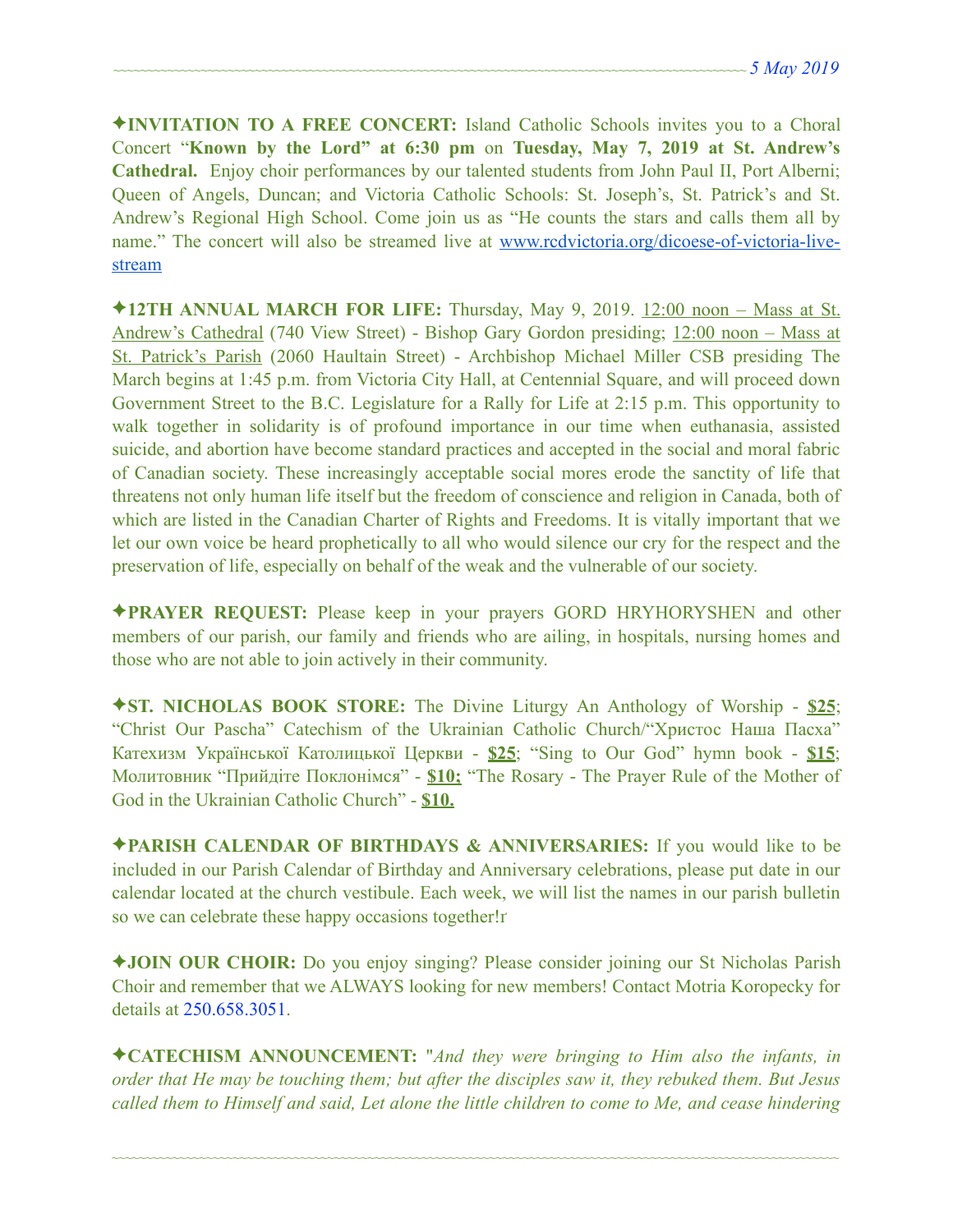*them; for of such is the kingdom of God*." We are happy to welcome all children to our St. Nicholas The Wonderworker catechism program. Weekly classes are scheduled Sunday morning during Divine Liturgy. We want your children to learn more about their Catholic faith, sacred scripture, feast days, and religious practices and customs of the Ukrainian Catholic church. If you have any questions, please do not hesitate to contact Marian Chalifoux at 250.507.1005.

✦**THRIFTY'S PRE-PAID FOOD CARDS -** We all have to buy groceries. Why not have 6% of it returned back to the church at no extra charge! Cards are available in \$100, \$200, and \$500 denominations. Talk to Alec after today's liturgy to pre- order your cards. We need to sell A LOT of them! We encourage you to consider purchasing them for yourselves as gifts too.

✦**BE A STEWARD:** Have you ever wondered what more can you do to help our parish? Here are some suggestions: **Steward** of property security; **Steward** of grounds cleaning; **Steward** of cleaning church; **Steward** of church linen; **Steward** of outreach; **Steward** of caring; **Steward** of prayer; **Steward** of service. Quite often, our homebound or senior members, once active in their younger years, want to find purpose in their senior years. It's not only about doing but about "BEING" present to others. Contact Fr. Yuriy **OR** Darlene DeMerchant for more information. You will be amazed how "BEING" can make a difference.

✦**PARISH LIBRARY:** please visit our parish library and browse through the books on spirituality, church history, iconography, history of the Ukrainians in Canada, children's books and more… The library is located in the church vestibule. Please use a library book sign out form when borrowing a book.

✦**SUNDAY COFFEE VOLUNTEERS** act as hosts and serve light refreshments following the Sunday morning Divine Liturgy, providing an opportunity for the faithful to socialize with friends and visitors following their shared worship experience. We thank all of our parishioners who kind volunteer to serve refreshments. Whether you are new to the Parish, or are a long-time members, please join us for coffee. Please speak with Robert if you would like to volunteer.

✦**WE SHARE THE AIR:** Please keep it healthy and fragrant free. Someone in this area is scent-sitive. The chemicals used in scented products can make some people sick, especially those with fragrance sensitivities, asthma, allergies and other respiratory ailments. PLEASE DO NOT \*wear perfume, cologne, lotion, aftershave and other fragrances; \*USE unscented personal care products. Be Sensitive to Others. Thank you for your understanding. *St. Nicholas parish.* 

✦**APRIL 28 DONATIONS** - Luncheon: \$257.00; Vigil lights: \$23.50; Loose collection: \$130.00; Envelope collection: \$967.00; Pre-authorized donations Apr 22 to Apr 28: \$120.00 **TOTAL: \$1,497.50**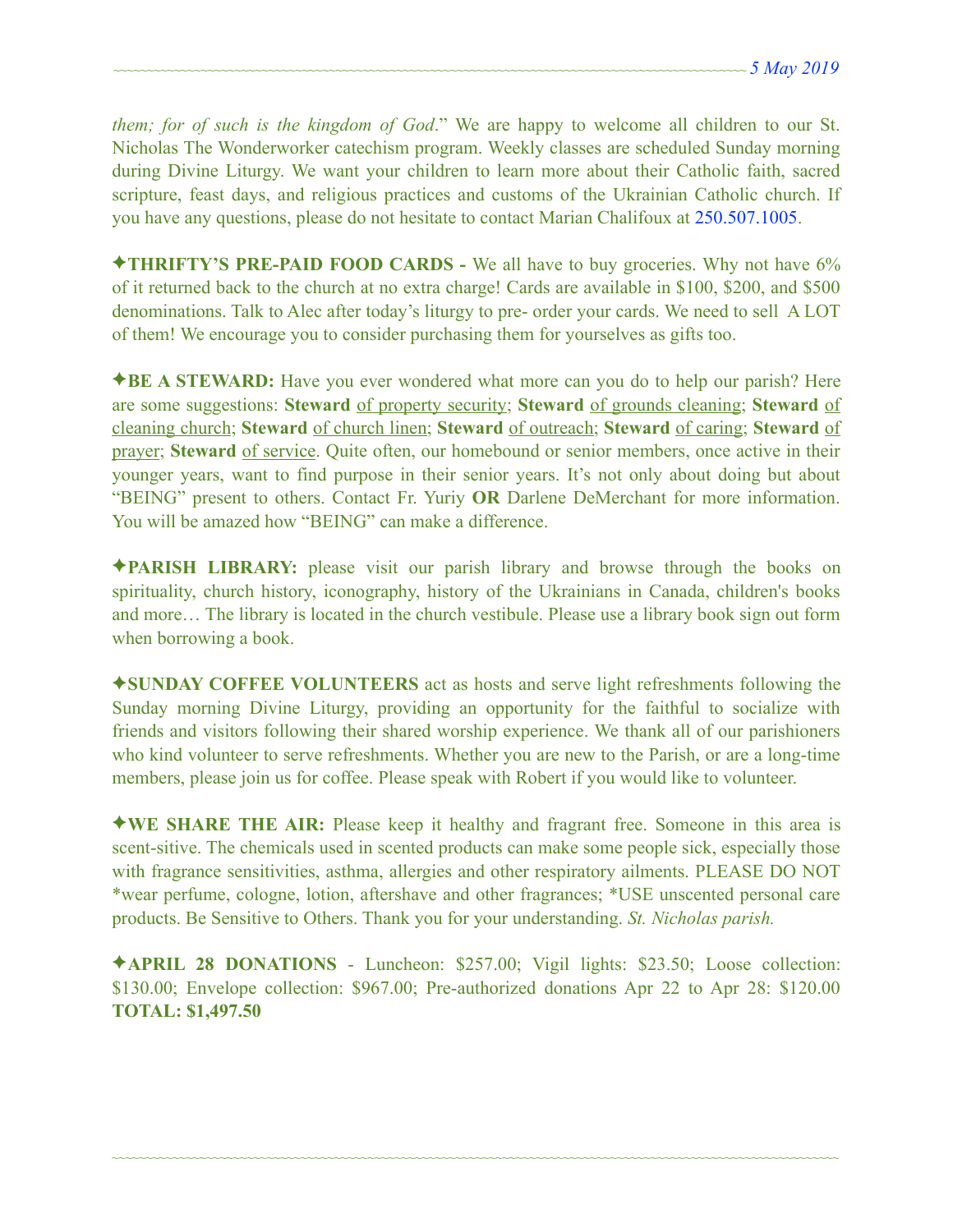## POPE FRANCIS STRESSES SAYING 'THANK YOU' IN PRAYER

Prayer teaches a person to say "thank you" Pope Francis stressed during his General Audience in St. Peter's Square. Greeting the thousands of pilgrims from around the world, he completed his catechesis on the fifth question of the "Our Father," the expression "as we forgive those who trespass against us." In fact, he said it is proper to be in debt to God – He gave us everything we have!

 "We are all debtors of God and of so many persons who have given us favorable conditions of life," the Holy Father said. "Our identity is built from the good received. The first is life."

Why do we owe God so much? The Pope Explained: "He loves us infinitely more than we love Him. And then, try as we might to live according to Christian teachings, there will always be something in our life for which to ask forgiveness: we think of days spent lazily, of moments in which resentment occupied our heart, and so on. It's these experiences, unfortunately not rare, which make us implore: 'Lord, Father, forgive us our trespasses.' So we ask God for forgiveness."

 Pope Francis reminded those listening that Christians know that God provides forgiveness for sins. In fact, he forgives everything and does so always. "However, God's grace, which is so abundant, is always challenging," Francis recalled. "One who has received so much must learn to give as much and not keep for himself what he has received."

 The Holy Father cited the parable of the unmerciful servant from the 18th chapter of Matthew: "There was a servant who had contracted an enormous debt with his king: ten thousand talents! A sum impossible to restore; I don't know how much it would be today, but hundreds of millions. However, the miracle happens, and that servant receives — not a postponement of the payment, but the full condoning of it — an unexpected grace! However, see how, in fact, that servant, immediately after, set upon his brother who owed him one hundred denarii — a small thing –, and, although this figure was accessible, he doesn't accept excuses or entreaties. Therefore, in the end, the master calls him back and has him condemned. Because, if you don't make an effort to forgive, you won't be forgiven; if you don't make an effort to love, you won't be loved."

 The Holy Father concluded with an admonition to Christians to be forgiving. And if that is difficult, ask God for the grace to forgive. "God gives every Christian the grace to write a story of goodness in the life of his brothers, especially those that have done something displeasing or mistaken," Francis said. "With a word, an embrace, a smile, we can transmit to others what we received that is most precious. What is the precious thing we have received? It is forgiveness, which we must be capable of giving also to others."

~~~~~~~~~~~~~~~~~~~~~~~~~~~~~~~~~~~~~~~~~~~~~~~~~~~~~~~~~~~~~~~~~~~~~~~~~~~~~~~~~~~~~~~~~~~~~~~~~~~~~~~~~~~~

#### *[zenit.org](http://zenit.org)*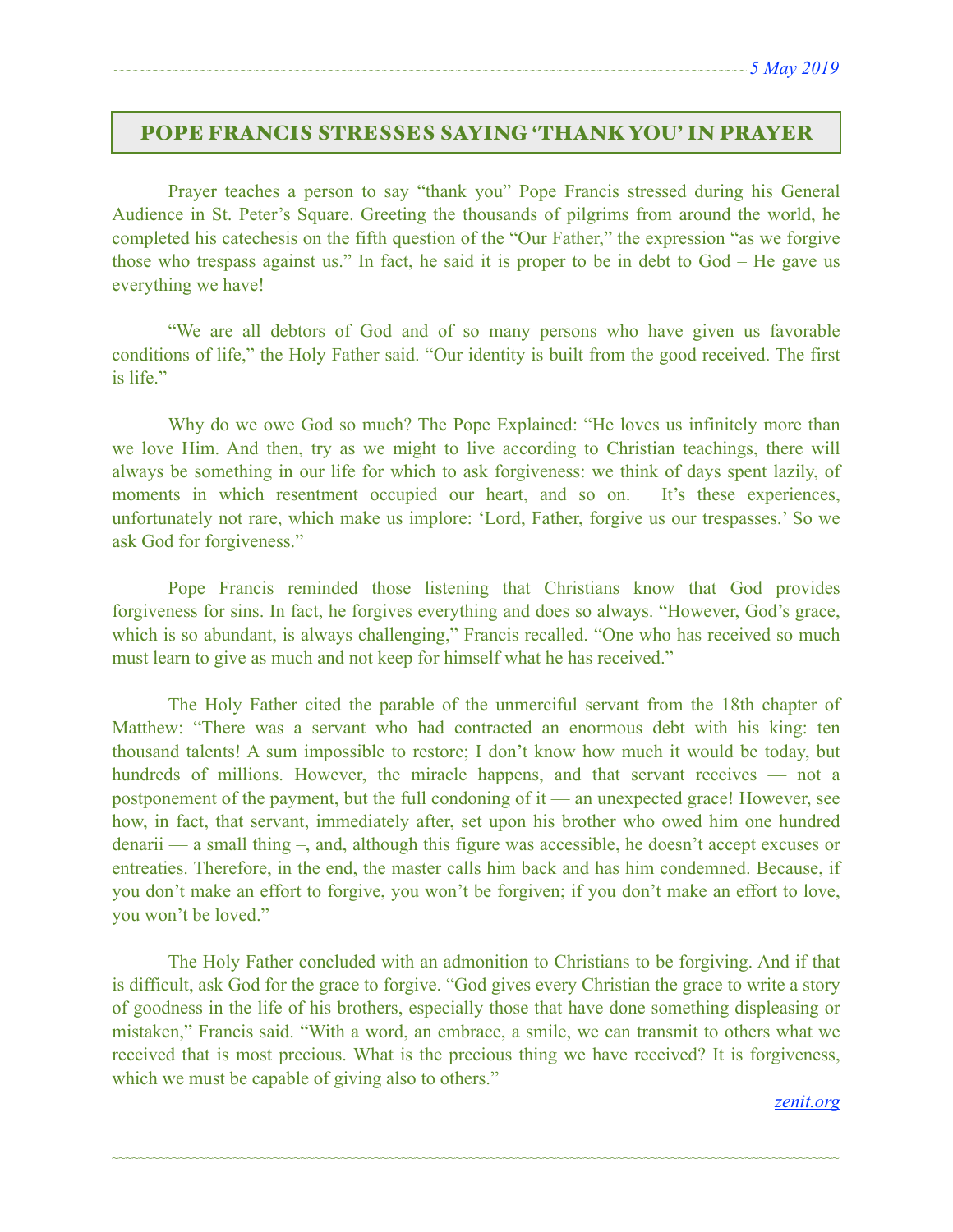### SPECIAL SISTERS SERVANTS OF MARY IMMACULATE JUBILEE COLLECTION



### *Sunday, 26 May*

 The Sisters Servants of Mary Immaculate joyfully announce the 100th Anniversary of the passing into eternal life of the first Sister Servant and Foundress, Blessed Josaphata Hordashevska, who died on April 7, 1919. We know that Sister Josaphata was the heart and pulse during the initial period in the life of this new religious community of women. Her heart beat for the people, whom she nurtured and served wherever the need was the greatest. Above all, she served with the gift of prayer, since prayer for her always had priority in her life. Sisters Servants throughout the world will be celebrating this Centenary.

 Due to the persecution of our Church and religious orders, communities and layfaithful under Soviet rule, the Motherhouse of the Sisters Servants was forced to re-locate from Lviv, Ukraine to Rome, where a building was purchased in 1947. The heart of

this home is the chapel. To be faithful to the Eastern Byzantine tradition, the Sisters Servants would like to complete a project long planned and desired: installing an iconostasis in the Motherhouse chapel.

 The Sisters in Rome welcome many visitors from various parts of the world yearly and the highlight of their visit is to pray in the chapel before the relics оf Blessed Josaphata. It has been drawn to the Sisters' attention by some of the visitors that there is no iconostasis in the chapel. With the assistance of our faithful world-wide the iconostasis can be installed for the glory of God and as a way of thanking Blessed Josaphata for her intercession for all our needs since her entry to Heaven a hundred years ago.

 The Superior General Sister Sofija Lebedowicz of the Sisters Servants of Mary Immaculate is making her visitation with all the Sisters Servants of Mary Immaculate in Canada, from coast to coast, arriving in early May. Her greatest joy would be to have the iconostasis installed in the Motherhouse chapel by April 07, 2020. And this will be a reality with the generous assistance of our faithful in all the Canadian Eparchies. Sr. Sofija will be visiting our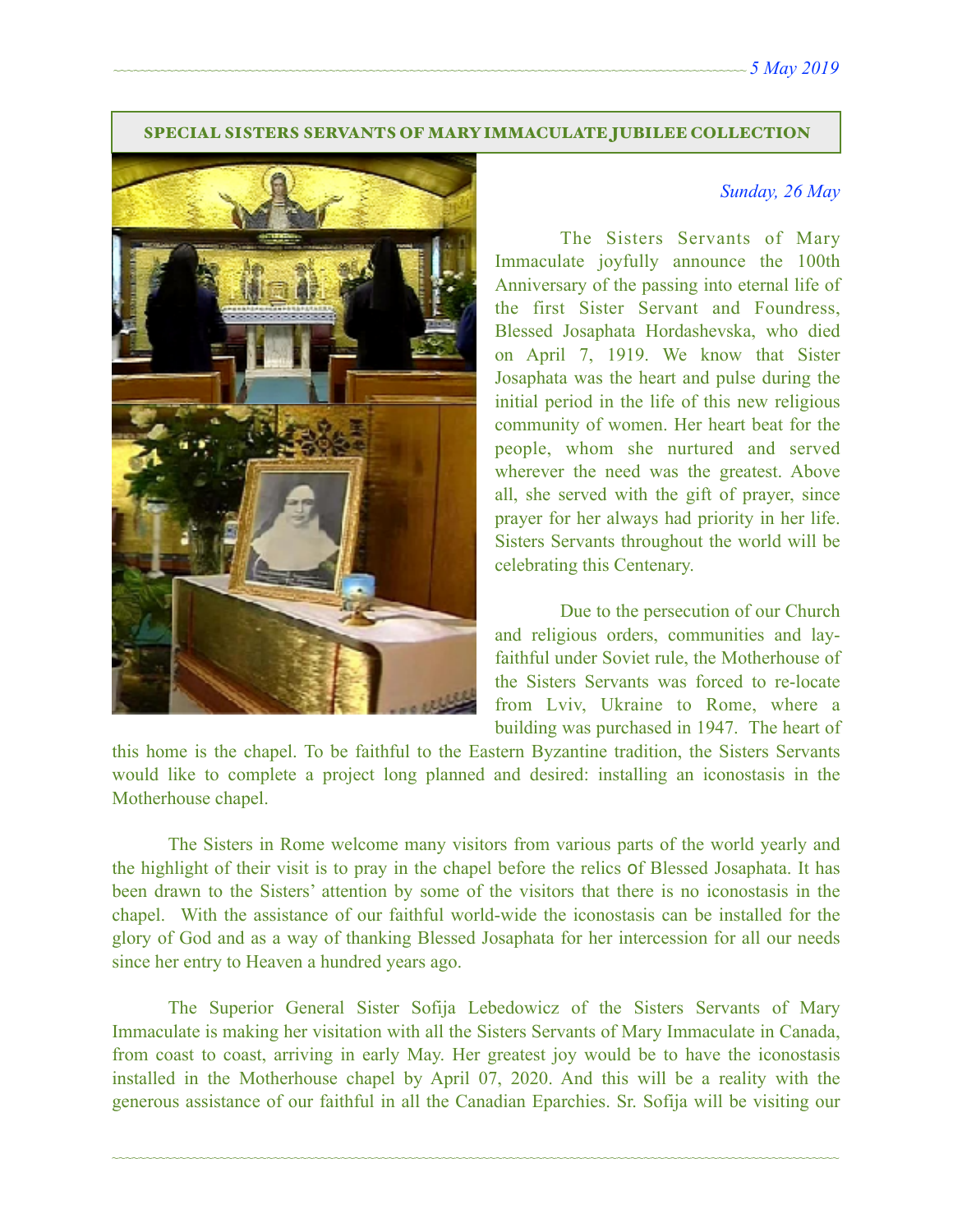Cathedral Parish on Friday 28 June for a special Moleben to Blessed Josaphata followed by light reception in the Cathedral Hall. At this time we would like to present the gift from our Eparchy her.

 To mark this occasion, the Eparchy of New Westminster invites everyone to participate in a special collection Sunday 26 May towards the Iconostasis in the SSMI General Headquarters in Rome, where we have the relics of Blessed Josaphata. Special donation envelopes will be provided for your donation. Cheques should be made payable to your local parish and you will receive an income tax receipt for donations of \$20 or more.

 Sisters Servants of Mary Immaculate have been working with our faithful in British Columbia for more than a half a century. We know of their many years of dedication in visiting our parishes providing catechesis for our children, working at our Eparchial summer youth camp, visiting the sick and shut-ins and in many other ways supporting our parishes and clergy.

# $\langle \rangle$   $\langle \rangle$   $\langle \rangle$   $\langle \rangle$

Сестри Служебниці Непорочної Діви Марії з радістю оголошують Соту Річницю від переходу у вічність першої Служебниці і Спів-Засновниці, Блаженної Йосафати Гордашевської, яка упокоїлася в Бозі 7 квітня 1919 року. Знаємо, що Сестра Йосафата була серцем і душею початкуючого нового згромадження. Вона цілковито віддалася служінню там де була найбільша потреба. Понад усе, Сестра Йосафата скріпляла других даром молитви, яка у неї була все на першому місці. Сестри Служебниці по цілому світі святкуватимуть це Століття.

Через переслідування, яких зазнала наша Церкви, духовенство та миряни в часи Радянського Режиму в Україні, Головний Осідок Згромадження Сестер Служебниць треба було перенести з Львова до Риму де був придбаний дім в 1947 році. Центром і серцем цього Дому є каплиця. Вірні нашій Східній Візантійській традиції Сестри Служебниці хочуть закінчити давно вже запланований проект: вставити Іконостас в каплиці Головного Дому.

Сестри в Римі щороку радо принимають гостей з різних країн світу, які часто відвідують каплицю щоби помолитися біля тліннних останків Блаженної Йосафати. Деякі звертали увагу сестрам про брак Іконостасу в каплиці. Завдяки помочі вірних Іконостас буде вставлений на славу Божу і як вияв вдячності Блаженній Йосафаті за її заступництво у всіх наших потребах від часу її відходу у вічність вже сто років тому.

Сестра Софія Лебедович, Генеральна Настоятелька, проводить візитацію усіх Сестер Служебниць Непорочної Діви Марії в цілій Канаді і приїзджає на початку травня. Вставлення Іконостасу в каплиці Головного Дому до 7 квітня 2020 року було би великою радістю для неї, і це буде реальністю за щедрою допомогою наших вірних по всіх Канадських Єпархіях. Сестра Софія відвідуватиме нашу Катедру в п'ятницю 28 травня,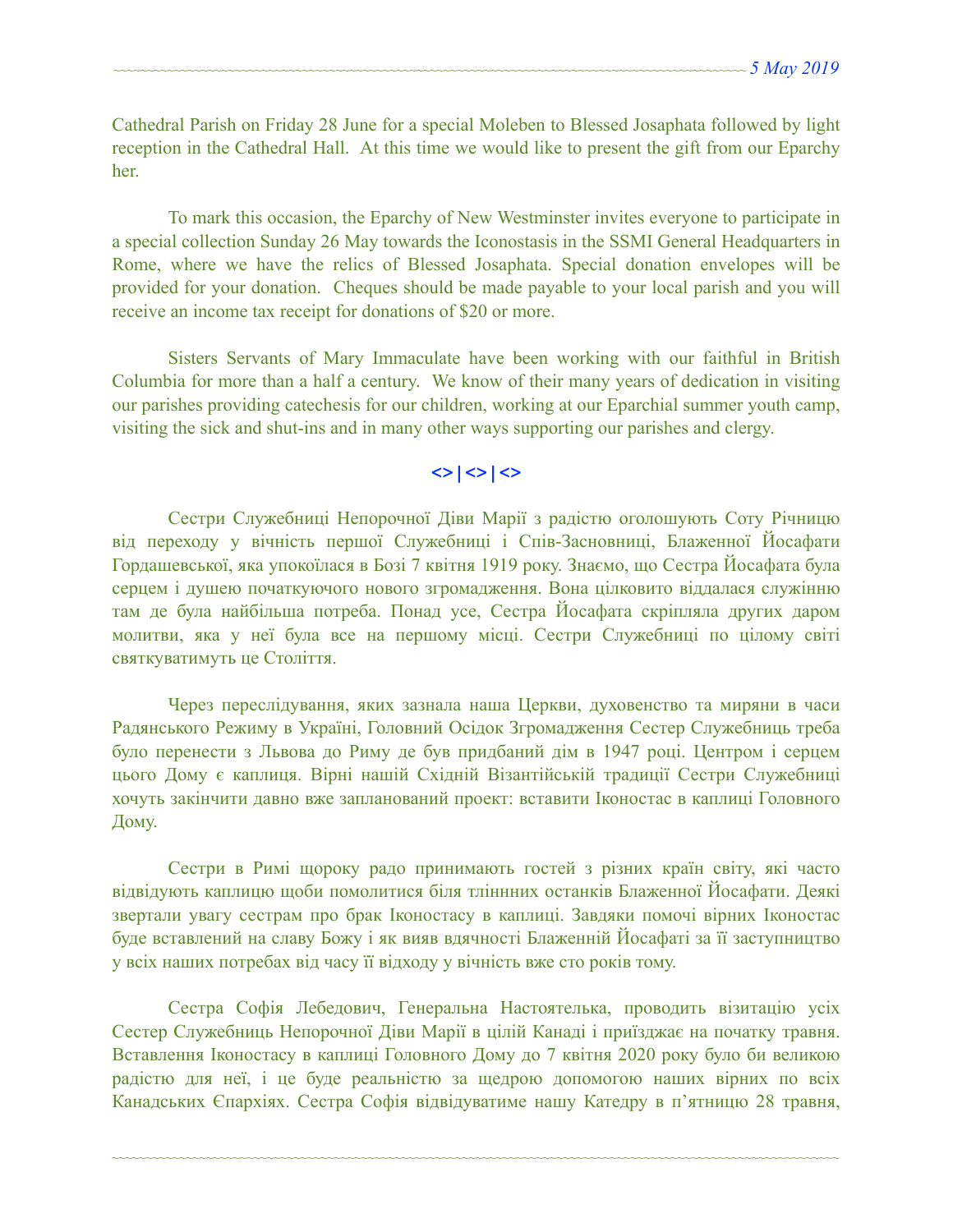щоб помолитися з нами Молебень до Блаженної Йосафати та маленького прийняття в церковній залі.

Щоб відзначити оказію Ювілею Блаженної Йосафати, Ню-Вестмінстерська Епархія 26 транвя проведе спеціяльну збірку на Іконостас для каплиці Головного Дому Сестер Служебниць в Римі, де зараз знаходяться нетлінні останки Блаженної Преподобнї Матері Йосафати. Спеціальні ковнверти для пожертв будуть надані. Чеки повинні бути виписані на місцеву парафію, щоб отрмати податковий чек на пожертву у розмірі 20 доларів або більше.

Сестри Служебниці Непорочної Діви Марії служать нашими вірними в Британській Колумбії вже понад півстоліття. Ми знаємо про їхню багаторічну відданість відвідуванню наших парафій, навчанню катехизації наших дітей, праці в нашому Єпархіальному літньому дитячому таборі, відвідуванню хворих, і багатьма іншими способами підтримки наших парафій і духовенства.

### CAMP ST. VOLODYMYR - AUGUST **18-25, 2019**

 Start planning your summer holidays now! Come join us to celebrate our 35th year of camp for children in our Eparchy! Camp St. Volodymyr is a great place to be physically active, build self-confidence and self-esteem, develop life-long skills while reconnecting with nature, growing spiritually and building friendships. Our camp is also a wonderful opportunity to experience God through nature, in a catechetical program, liturgical services and the companionship of others.

Campers will learn about the Ukrainian language and culture along with games, hiking, sports, arts and crafts, camp fires, water activities and much more!

If you are between the ages of 7-14 this is a summer must do! Registration is \$390. Book by July 4 to save \$50. Bus transportation is also available to and from New Westminster. Register online using Eventbrite. Search "Camp St. Volodymyr BC 2019." For more information contact Jennifer Caldwell @ 604.220.0584 or [jennsawka@hotmail.com](mailto:jennsawka@hotmail.com)

### **WAYS TO SUPPORT OUR CAMP**

Camp St. Volodymyr is a nonprofit camp, run on a volunteer basis. Please contact Jennifer if you are interested in helping.

### VOLUNTEER as a Camp Counsellor

We are seeking between 8-10 individuals to help plan and organize our camp activities. Apply online using Eventbrite. Search "Camp St. Volodymyr BC 2019." Applications due May